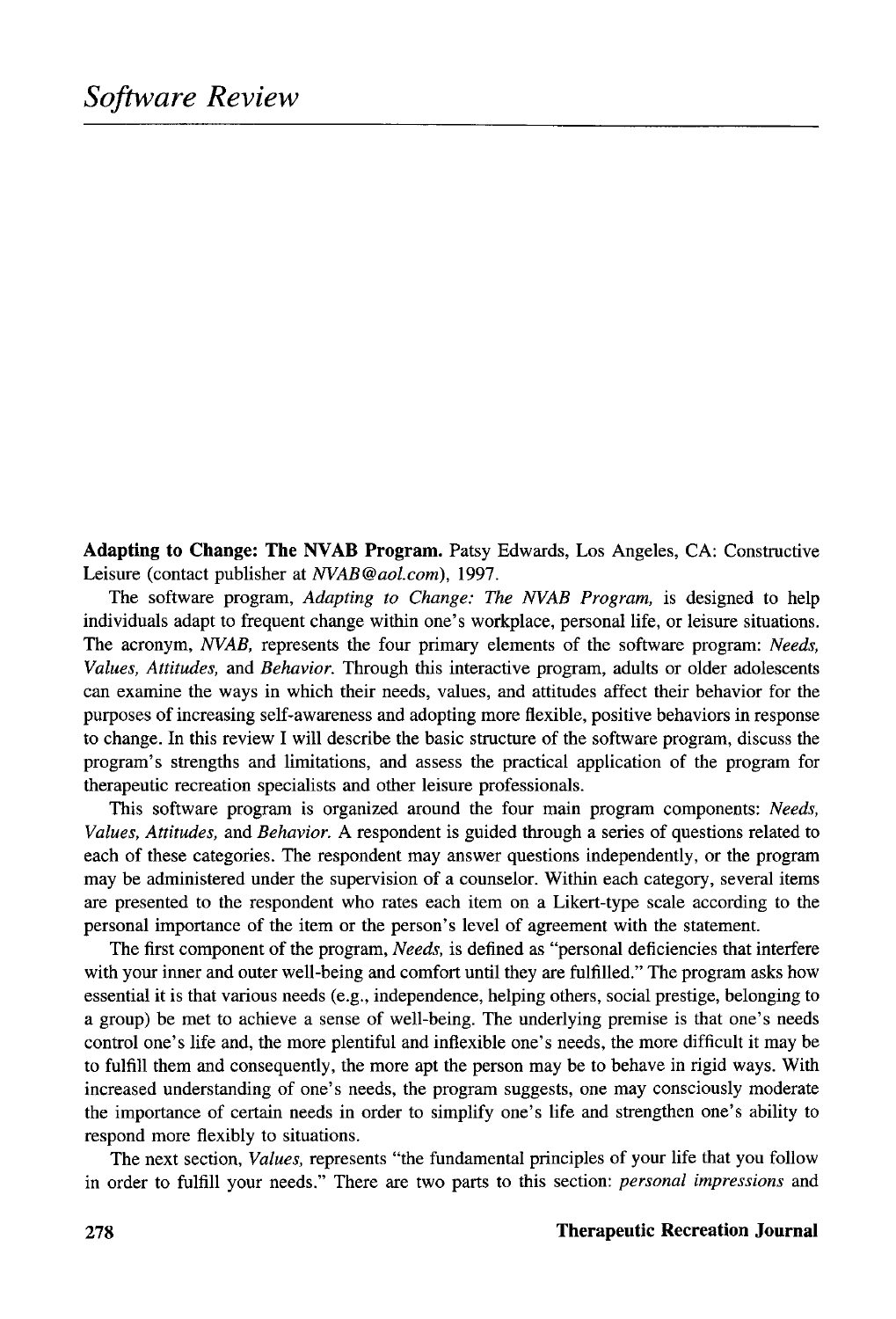*choice factors.* In the first part, the respondent is asked to rate his or her concern with the impression he or she projects to other people. Various elements (e.g., well-dressed, wellinformed, cooperative, sense of humor) are rated regarding one's workplace, social situations, and interactions with family or friends. The respondent is then asked to rate the traits (e.g., good-natured, entertaining, reliable, loyal, optimistic) she or he values in other people. The second part of this section, *choice factors,* addresses the value one places on conditions related to work (e.g., salary, fellow workers, variety, prestige, job security) and leisure (e.g., make new friends, relaxation, physical conditioning, adventure, creativity). This section is designed to build awareness of the work or leisure conditions that give the person the most satisfaction. With this knowledge, the respondent may subsequently reexamine priorities and align work and leisure conditions to correspond more closely with one's values.

*Attitudes,* the program suggests, derive from one's values and include "feelings and opinions about a certain fact, matter, condition, object, or person, including yourself." The author maintains that one's attitude prompts one to act or to not act in a certain way. Actions may be compatible with one's circumstances and the people in one's life, or they may be in conflict with them. In this section, the respondent is required to rate his or her attitude toward tangible assets (e.g., honors, money, real estate, leisure materials), leisure and work as a combined aspect (e.g., you keep work and leisure activities separated, leisure is a state of mind that can appear at any time), and various miscellaneous aspects (e.g., you respect people who can control their feelings, you dislike people who prevent you from getting your way). This assessment is intended to reveal how strongly a person feels about the various aspects and to encourage the person to reflect on how these feelings manifest themselves through behavior.

In the final section, *Behavior* is defined as "what you choose to do or say and what you choose not to do or say." The logic presented here is that behaviors stem from attitudes that result from the values one develops in response to fulfilling particular needs. If one's behavior is inappropriate, the program advises, one may "reverse" the NVAB sequence to identify the attitude, value, and need that caused the behavior. Retracing these steps is intended to help the respondent understand his or her underlying motivations, how they influence behavior, and whether it is advisable to alter internal drives and modify behavior.

After completing the assessment, the respondent receives a score and an interpretation for each category. Scores for the *Needs, Values,* and *Attitudes* scales fall within a low (0-39), middle (40-80), or high (81-100) range. Scores in the middle range generally indicate the person is flexible, well-adjusted, and maintains a sense of equilibrium. Respondents who score in the low and high ranges, on the other hand, are asked follow-up questions to further analyze the roots of their needs, values, and attitudes. The score for the *Behavior* scale is presented in five categories: *Action, Self, Work, People,* and *Leisure.* These categories denote the person's orientation to life, the highest score indicating the person's primary orientation. A respondent is then given the option of printing out a long form (26 pages) or a short form (14 pages) of interpretation and follow-up questions for reflection or discussion.

As I worked through the program, which I accessed on a  $3\frac{1}{2}$ -inch floppy disk (the program is also available in CD-ROM format), I found the narrative portions of the program to be well written and the directions clearly presented. The amount of text presented on each screen was appropriate, and the format and colors were pleasing. The amount of time to complete the program was accurately assessed at 50 minutes. Overall, I found the program to be engaging and interesting to self-administer, and I believe it has potential to stimulate insight into one's needs, values, attitudes, and behaviors. The program has several shortcomings, however.

Two issues are of primary concern, both from an academic and a practitioner perspective. First, no conceptual framework for the development of the program is provided. No theories or